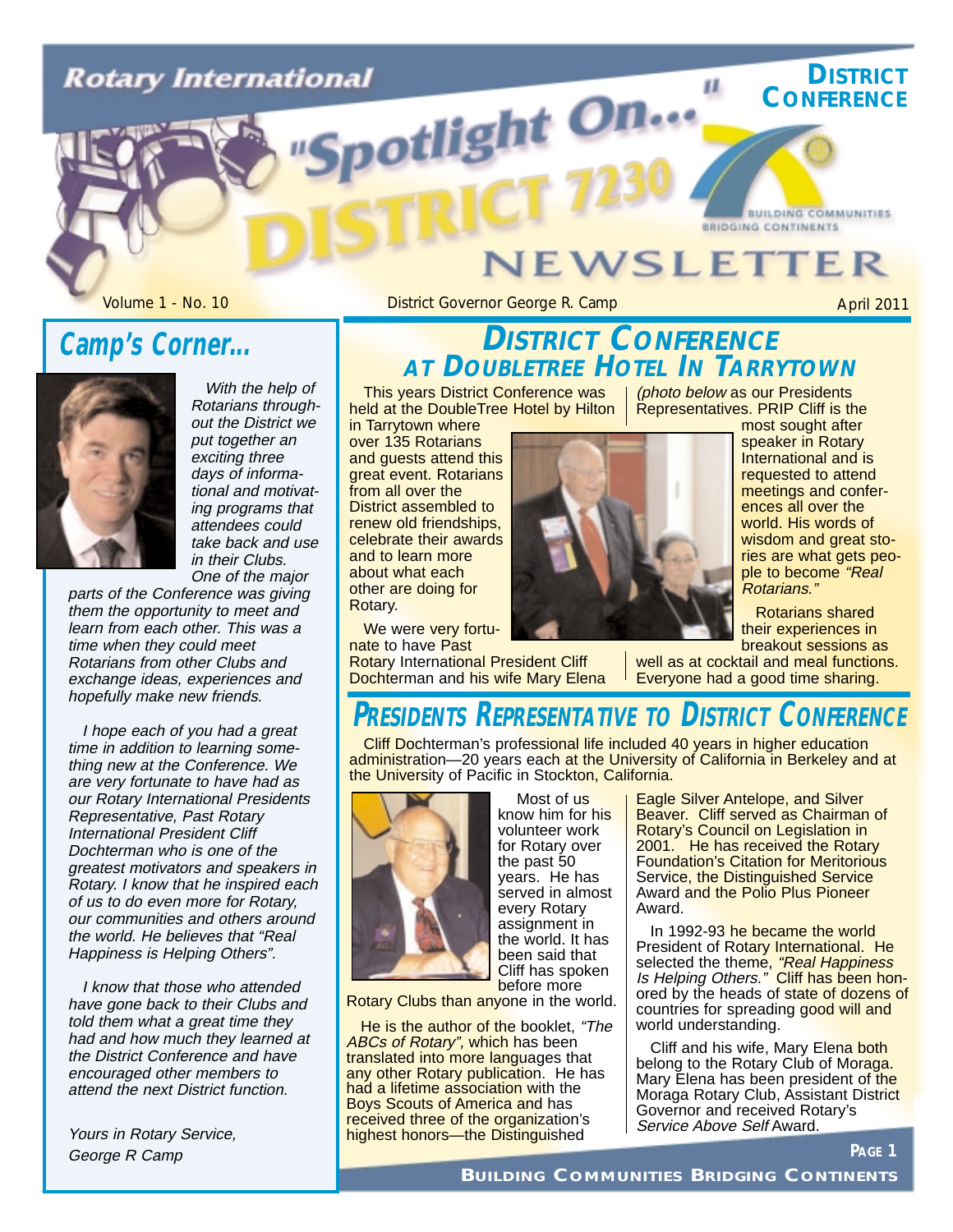### **DISTRICT AWARD WINNERS**

Over a 135 Rotarians and guests attended the District Awards Luncheon which recognized both Clubs and individuals for



their dedicated service to Rotary. The awards were given in four areas: Outstanding Club Awards, District Special Awards, Category Awards and Special Awards.

Special Awards:

**W. Jack Davis Award** for the Club

considered the most outstanding the District went to the Rotary Club of Wall Street New York.

**Fontana/ Kessler Award** goes to the individual in the

District for the greatest person commitment to world peace and understanding went to

Sylvan Barnett of the Rotary Club of NY.

**Louise P Mahler, Jr. Award** goes to the individual who has brought in more members in 2010-2011 Rotary Year furthering Service Above Self was given to Susanne Gellert (above) of the Rotary Club of Wall Street New York

and Stefan Jekel of the Rotary Club of Metro New York.

#### **Governors Award** went to

PDG Alan Nemlich (right) of the Rotary Club of Elmsford for his

many years of dedicated service





**Rotarian of the Year** was presented to PDG Joe Clark (left) of the Rotary Club of Riverdale.

### **DISTRICT CONFERENCE CLUB AWARDS**

#### **OUTSTANDING CLUB AWARDS**

- ∞ Rotary Club of Chinatown
- ∞ Rotary Club of Cortlandt Manor
- ∞ Rotary Club of Metro New York
- ∞ Rotary Club of New York
- ∞ Rotary Club of Riverdale
- ∞ Rotary Club of Wall Street New York

#### **DISTRICT SPECIAL AWARDS**

For contributions to the Rotary Foun-dation in excess of \$100 per member in unrestricted funds.

- ∞ Rotary Club of Chinatown
- ∞ Rotary Club of New York
- ∞ Rotary Club of Ossining
- ∞ Rotary Club of Wall Street New York



ROTARY INTERNATIONAL PRESIDENT RAY KLINGINSMITH

> **DISTRICT SECRETARY** JOSEPH F. CLARK

**PAGE 2**

**Hmmm** PUBLISHER - ROTARIAN HEDY M. MARIN-MANZKE rotary7230hedy@earthlink.net

#### **CATEGORY AWARDS LARGEST INCREASE IN MEMBERSHIP**

- ∞ Rotary Club of Metro New York
- ∞ Rotary Club of Wall Street
- ∞ Rotary Club of New York

#### **BEST CLUB BULLETIN**

- ∞ Rotary Club of Cortlandt Manor
- ∞ Rotary Club of The Bronx
- ∞ Rotary Club of New York

#### **BEST COMMUNITY SERVICE PROJECT**

- ∞ Rotary Club of Northeast Westchester
- ∞ Rotary Club of Sandys (Bermuda)
- ∞ Rotary Club of South Shore (Staten Island)

#### **BEST INTERNATIONAL SERVICE PROJECT**

- ∞ Rotary Club of Pembroke (Bermuda)
- ∞ Rotary Club of Bronxville

#### **BEST VOCATIONAL SERVICE PROJECT**

- ∞ Rotary Club of Cortlandt Manor
- ∞ Rotary Club of Wall Street
	- ∞ Rotary Club of Bronxville

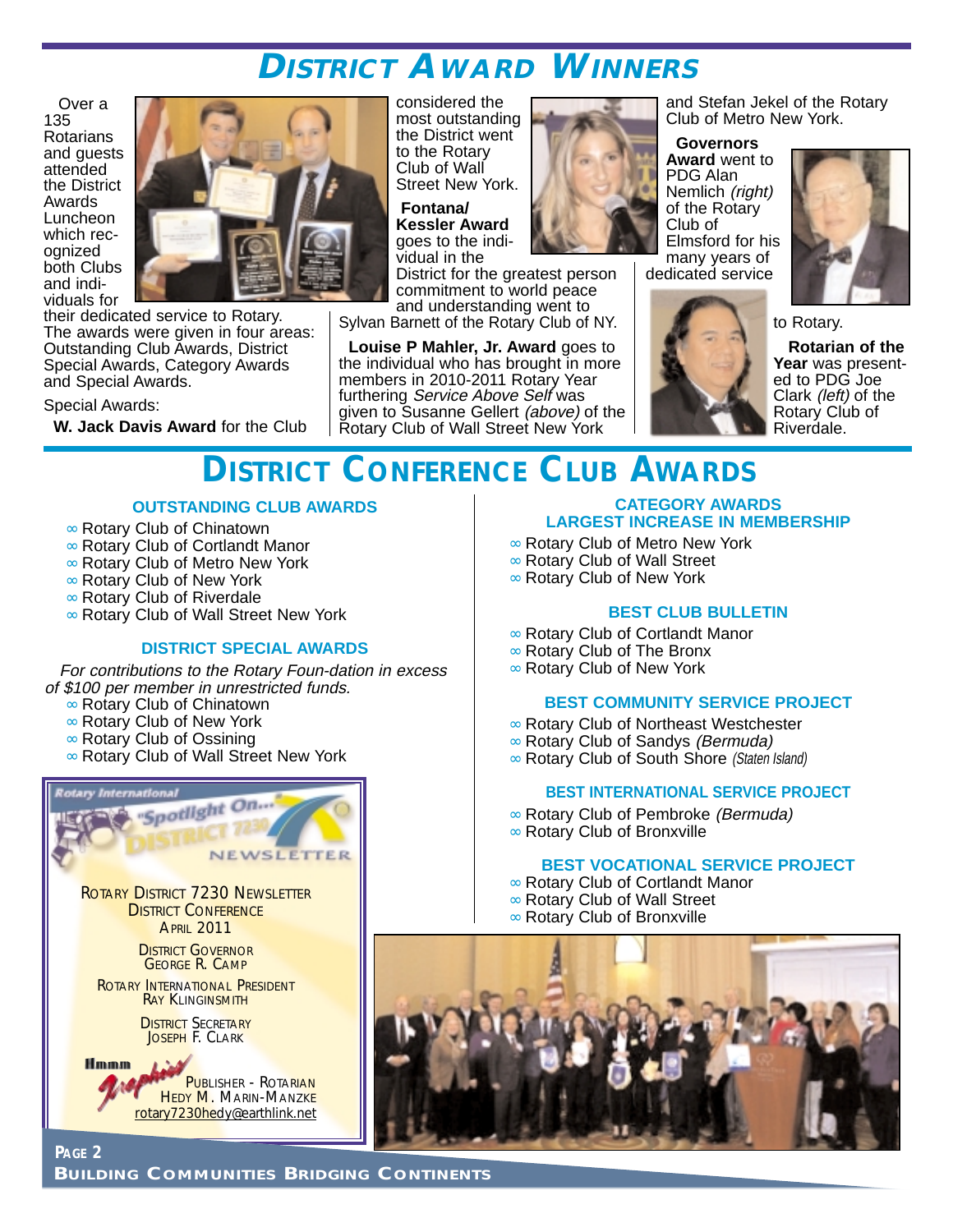## **FOUR WAY SPEECH CONTEST**

The District finals of the Four Way Test Speech Contest was conducted during the District Conference and Rotarians and guests were fortunate

enough to hear some of our New Gene-ration students give their opinions of how the Rotary Four Way Test applies to their lives.

The students told us how this important way of life affects their

way of thinking, the things they do and how they look at the world and life. Every contestant was a winner in our

eyes. They entertained, they challenged, they stimulated thought and they informed the people in the audience as to how important the Four

> Way Test was to everyone in the world.

The First Place Winner of the contest was Anna Bhatti (\$500), Second Place Winner Keith Griffith (\$400)

and Third Place Winner was Isaac Marshal (\$200).

**Congratulations to all.**



### **PRESIDENTIAL CITATION WINNERS**

The President of Rotary International each year sets the goals to be achieved and awards Presidential Citations to the Clubs and Districts that meet these goals.

The following Clubs in our District received the Presidential Citation for Rotary Year 2010-2011.

Rotary Club of Chinatown Rotary Club of Cortlandt Manor Rotary Club of Larchmont Rotary Club of Metro New York Rotary Club of New York Rotary Club of Ossining Rotary Club of Riverdale Rotary Club of Wall Street New York

# **ITALIAN ROTARIANS SUPPORT GSE TEAM**

Rotary International District 2120 Governor Marco Torsello, his wife Lucia and many Rotarians and their spouses attended the New Generations luncheon on Saturday at the District Conference to support the GSE from their District.

In addition to the Rotarians they also brought several Rotaract members who were very impressed with the Ambassadorial Scholars and other Rotaract members they met at the luncheon. After the luncheon they were off for a little sightseeing in New York.



### **PAUL HARRIS DINNER**

130 Rotarians and guests came together to enjoy an evening of camaraderie at the Paul Harris Dinner. The evening started out with cocktails and fellowship, followed by dinner and the program.

PDG Robert G. Cucinell presided over the Paul Harris Awards, a PowerPoint Presentation created by



Michelle Hanks acknowledged individually the over 100 recipients from over 30 clubs receiving this honor. What a treat to see the dedication and generosity of so many!

This was followed by our

esteemed Keynote Speaker, PRIP Cliff Dochterman who entertained us with his thought-provoking recollections

and experiences in Rotary that both amused and inspired us. His account of one Rotary members' experience brought a tear to many eyes, bringing us the message

"When did you become a Rotarian" not "When did you join Rotary". Cliff, the author of the ABC's of Rotary, penned another book in 2009, *"Às I Was Saying",* a collection of favorite speeches and articles. He happily signed copies for anyone who asked.

The John Arrucci Ensemble

provided the evening's music entertainment. John, President of District 7230

Alumni Association is an acclaimed master artist. He has composed, performed and

instructed for over 25 years. John's compositions have been performed around the world, and he has been commissioned by members of the New York Philharmonic, the Manhattan Marimba Quartet, Mannes College of Music and a notable list of other patrons. It was a pleasure and an honor to have him perform for us. A



guest appearance was made by Mary Cibelli from the Rotary Club of South Shore who belted out a great song.

For those brave enough to dare, the evening ended in the Hospitality Suite with "Dark and Stormy's".

**PAGE 3**